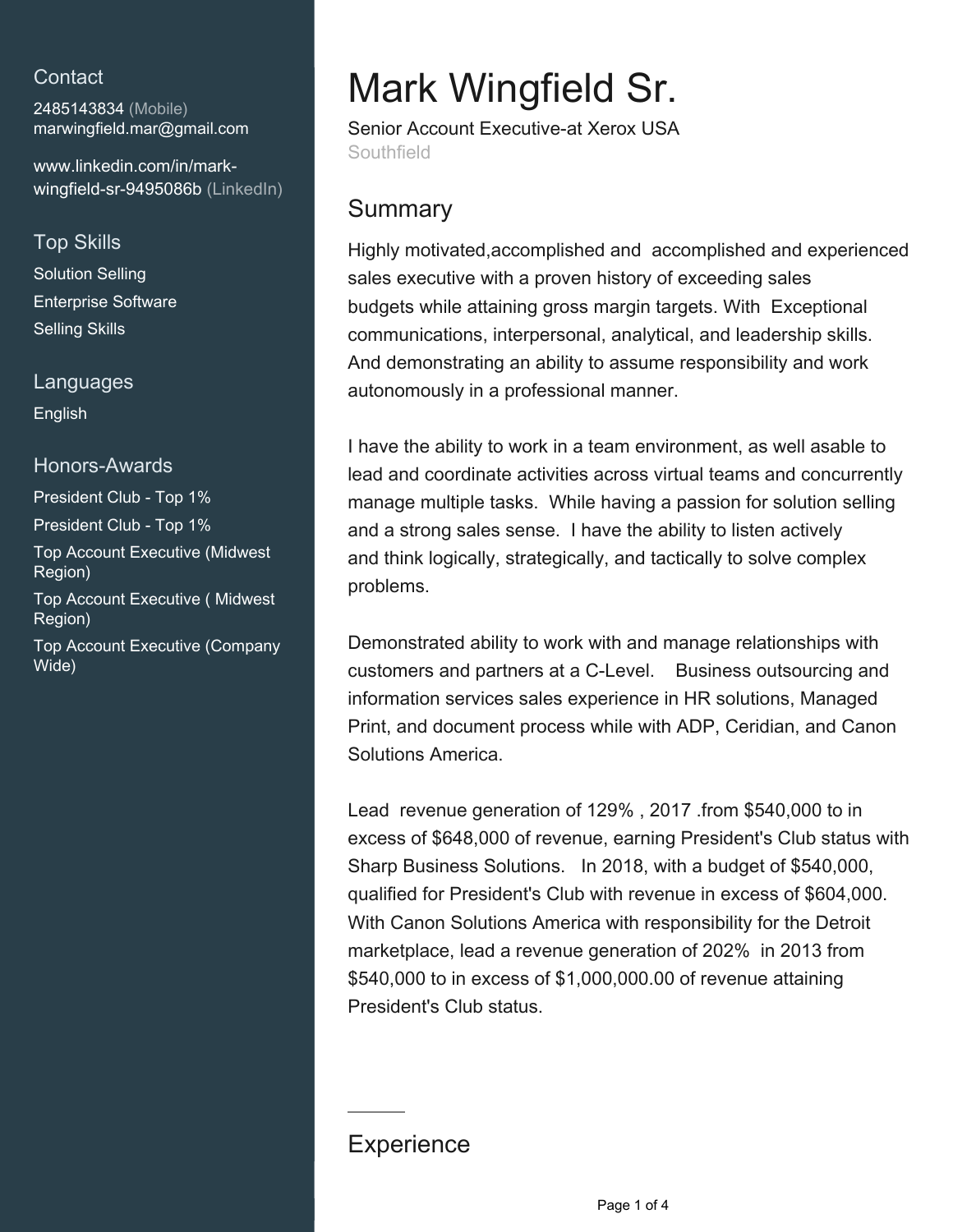Xerox Senior Account Executive May 2019 - July 2020 (1 year 3 months) Greater Atlanta Area

Finished 2019 110% of assigned budget Initiate contact and establish interest with key decision-makers and develop project timelines

Managed and expanded key accounts in my territory assignment

Selling light production equipment and Digital Printing Solutions

Conducted initial discovery meeting with C-level prospects utilizing Webex and Zoom

Provided sales management with accurate forecast and reports on sales activities

Utilized Salesforce to manage accounts including forecasting and sales presenttions

Develop strategies to stay ahead of competition thru research and prospecting Met and exceeded assigned sales target and quota by prospecting, identifying, developing and closing sales opportunities

Utilize Salesforce.com to create and work sales opportunity and quotas

#### Sharp Business USA

Sales Account Executive- Managed Print Services October 2017 - May 2019 (1 year 8 months) Washington D.C. Metro Area

Achieved President Club 2018 with a budget \$540,000 achieved 120% of Assigned Budget Qualified for President Club achieving 112% of Quota (2019) Sold small format printing(A2) and Large format printing( A3) Developed new C-Level contacts Increased revenue stream while managing an active pipeline Developed and presented proposals to customers and prospects Conducted quarterly customer account reviews Utilize CRM including management of pipeline data, updating account profile information

Konica Minolta Business Solutions U.S.A., Inc. Senior Account Executive August 2015 - May 2016 (10 months) Auburn Hills MI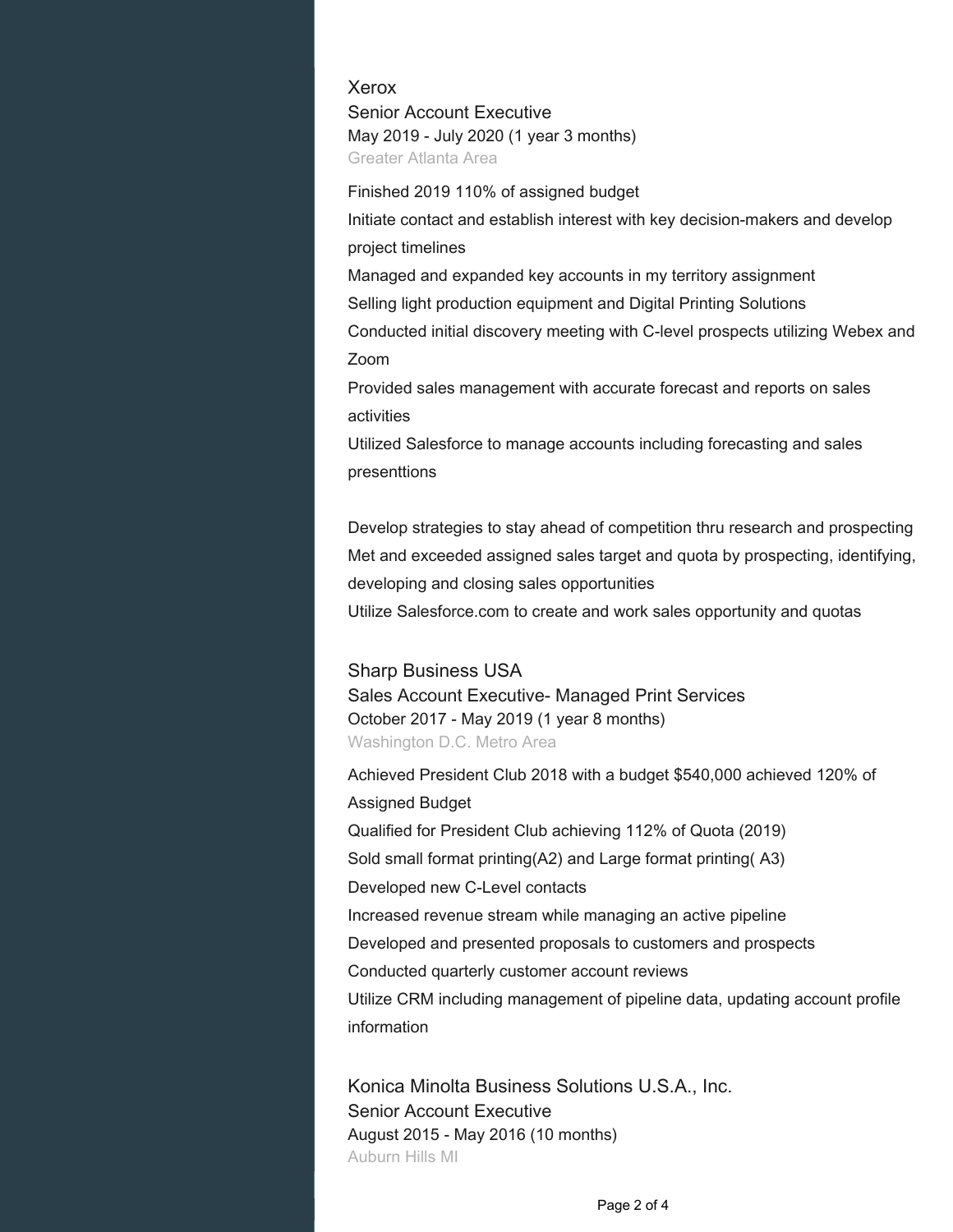Finished 2016 at 115% of assigned budget Developed new C-Level contacts Increased revenue stream with existing customer base Managed accounts through the sales process Developed and presented proposals to customers and prospects Conducted quarterly customer account reviews Utilized CRM including management of pipeline data, updating account profile information

Canon Solutions America Account Executive February 2009 - August 2015 (6 years 7 months) Novi MI

Finished full year in 2014 as # 3 in Midwest Region, attaining 192.3% of budget

Successfully finished in top 1% in the country finishing with over a million dollars in revenue with a quota of \$504k, in 2013

Managed and expanded key accounts such as The Wellness Plan, Detroit Metro Convention Bureau and Gallagher Kaiser, and Matrix Human Services.

Reduced service intervals up to 45% and improved customer experience through process improvement

- In 2011 with a budget of \$378k achieved 95% of assigned quota
- In 2012 with a budget of \$420k achieved 110% of assigned quota
- In 2013 with a budget of \$504k achieved 202% of assigned quota
- In 2013 achieved President's Club by being ranked in top 1%
- In 2014 achieved President's club by being ranked in top 2%

Ceridian Major Account Executive January 2003 - January 2005 (2 years 1 month) Southfield MI

Played a key role in creating a standard model for Ceridian Recruiting solution

Increased sales by \$450k in net new business while marketing Ceridain Recruiting Solutions to C-Level contacts.